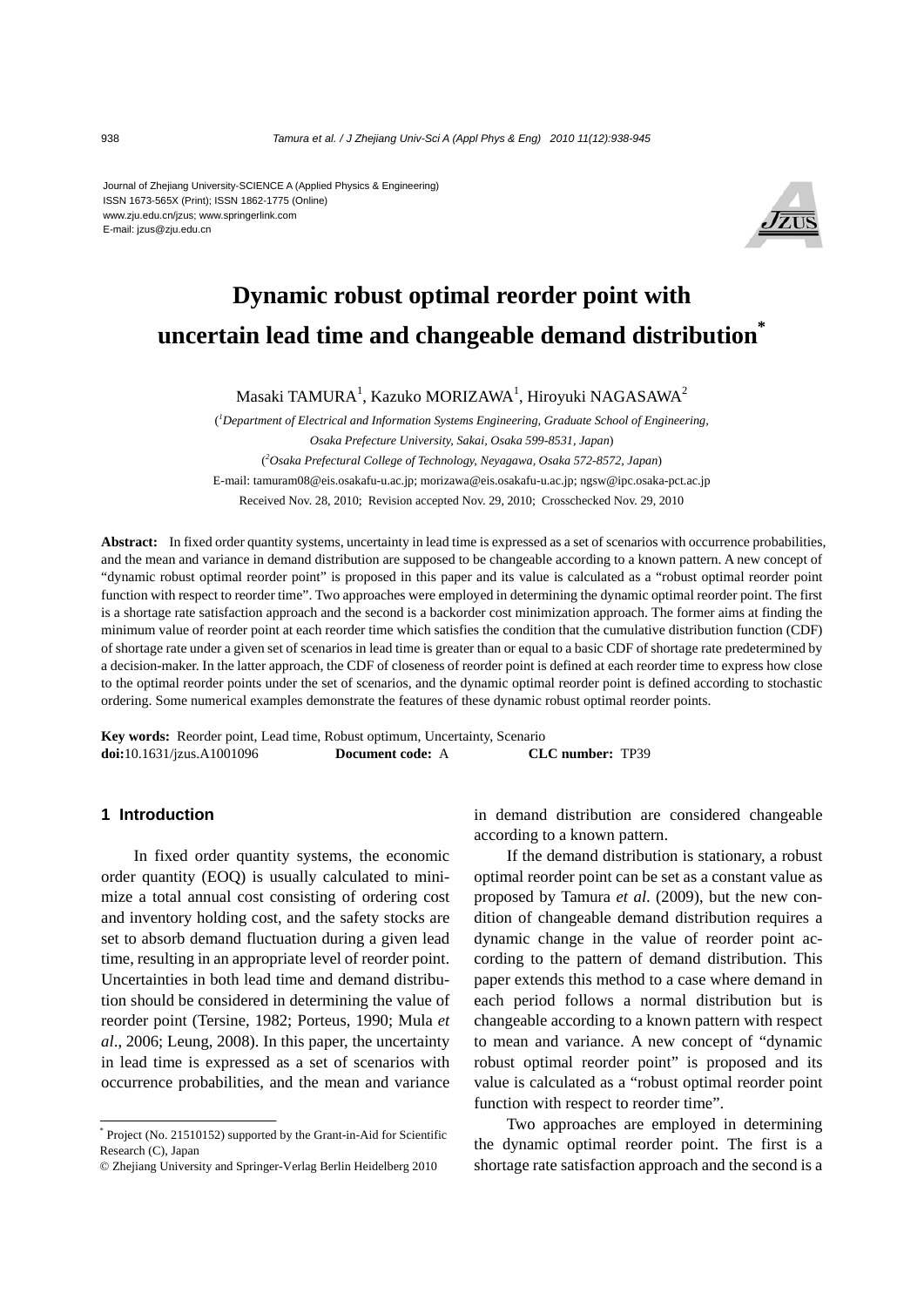backorder cost minimization approach. The former aims at finding the minimum value of reorder point at each reorder time to satisfy the condition that the cumulative distribution function (CDF) of shortage rate under a given set of scenarios in lead time is greater than or equal to a basic CDF of shortage rate predetermined by a decision-maker. In the latter approach, the CDF of closeness of reorder point is defined at each reorder time to express how close to the optimal reorder points under the set of scenarios, and the dynamic optimal reorder point is defined according to stochastic ordering.

Some numerical examples demonstrate the features of these dynamic robust optimal reorder points in comparison with the other promising reorder points obtained through the expected value optimization method and the min-max optimization method.

#### **2 Model formulation**

The following assumptions are made for determining order quantity and reorder point in the fixed order quantity system:

1. Demand in period *t* follows a normal distribution with mean  $\mu_t$  and variance  $\sigma_t^2$ , that is,  $D_t \sim N(\mu_t, \sigma_t^2)$ , and is independent of demand in any other period. The pattern of changeable parameters is known in advance as  $(\mu_t, \sigma_t^2)$ ,  $t=1, 2, ..., T$ , where one year is divided into *T* periods.

2. The uncertainty of lead time is expressed by a set of lead times with occurrence probabilities,  $L \equiv \{L_1, L_2, ..., L_n\}$  with  $P \equiv \{P_1, P_2, ..., P_n\}$ ,  $0 \le P_i \le 1$ and  $\sum_{i=1}^{n} P_i = 1$ . The pairs of  $(L_i, P_i)$  and  $(L, P)$  are called the *i*th scenario and a set of scenarios, respectively.

3. Stockouts are all backordered, and the additional backorder cost is proportional to the amount of stockouts in the backorder cost minimization approach.

4. Order quantity is first determined by minimizing the total annual cost under zero lead time, and reorder point is then determined either by controlling shortage rate within an allowable level or by minimizing the annual additional cost under a set of scenarios of lead times, provided that the order quantity is specified in the first phase. Therefore, the additional cost includes only the costs related to the safety stock and backordering cost.

Under these assumptions, the order quantity is specified as the EOQ given by

$$
Q^* = \sqrt{2c_s R / c_h},\tag{1}
$$

where  $c_h$  is the inventory holding cost per unit per year, *c*s is the ordering cost per order, and *R* is the average annual demand,  $R = \sum_{\tau=t}^{t+T-1} \mu_{\tau}$ .

To manage changeable demand distribution, we use a variable economic reorder quantity reflecting any change in demand distribution instead of using the above constant EOQ. A possible method is to replace  $R = \sum_{\tau=t}^{t+T-1} \mu_{\tau}$  in Eq. (1) with a nominal changeable annual demand  $R_t = (T / T_1) \sum_{\tau=t}^{t+T_1-1} \mu_{\tau}$ , but the procurement lead time may also change corresponding to a different size of order quantity, resulting in more complicated uncertainty in lead time. Therefore, we do not use this approach but adopt other method to change the reorder point dynamically, provided that the economic reorder quantity is given by Eq. (1).

#### **3 Shortage rate satisfaction**

Under a given scenario  $(L_i, P_i)$ , we define the safety stock as the expected inventory level just before a replenishment arrives such that

$$
s_{f}(t, L_{i}) = \int_{0}^{\infty} (s(t, L_{i}) - D) f(D) dD
$$
  
=  $s(t, L_{i}) - \sum_{\tau=t}^{t+L_{i}-1} \mu_{\tau},$  (2)

where  $s_f(t, L_i)$  is the safety stock with lead time  $L_i$  at time *t*,  $s(t, L_i)$  is the reorder point with lead time  $L_i$  at time  $t$ ,  $D$  is the demand during lead time  $L_i$  starting at time *t*,  $D \equiv D(t, L_i) = \sum_{\tau=t}^{t+L_i-1} D_{\tau}$ , which follows a normal distribution with mean  $\mu(t, L_i) = \sum_{r=t}^{t+L_i-1} \mu_t$ and variance  $\sigma^2(t, L_i) = \sum_{\tau=t}^{t+L_i-1} \sigma_\tau^2$ . To maintain the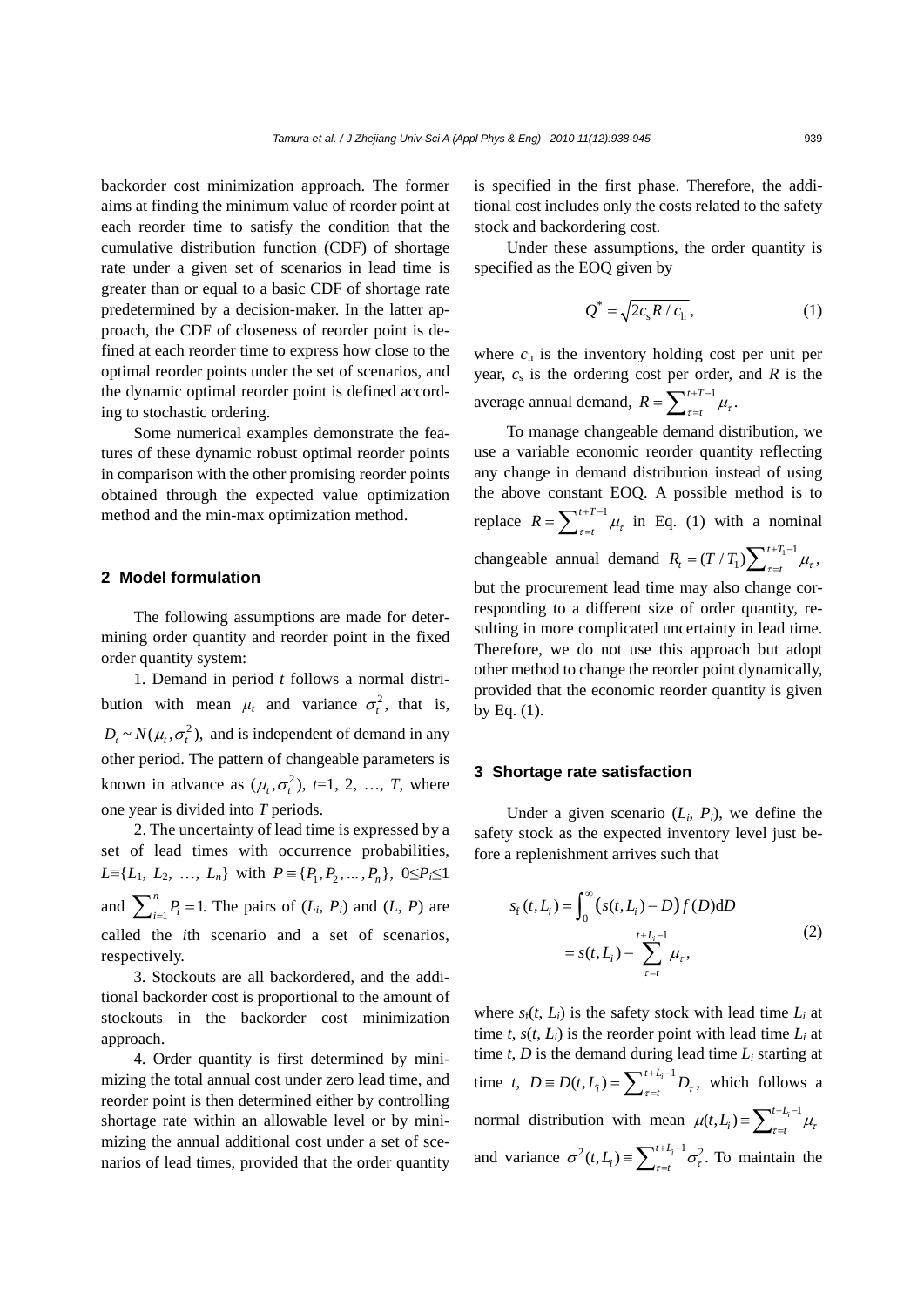shortage rate at less than or equal to an allowable level  $a_0$ , we have to specify the safety stock as

$$
s_{\rm f}(t, L_{\rm i}) = u_{\alpha_0} \sqrt{\sum_{\tau=t}^{t+L_{\rm i}-1} \sigma_{\tau}^2}, \tag{3}
$$

where  $\alpha_0$  is the allowable shortage rate,  $u_\alpha$  is the upper-side 100*α* percent point in a standard normal distribution,  $u_a \equiv \Phi^{-1}(1-\alpha)$ . Substituting this result into Eq. (2), we get the reorder point  $s(t, L_i)$  as

$$
s(t, L_i) = \sum_{\tau=t}^{t+L_i-1} \mu_{\tau} + u_{\alpha_0} \sqrt{\sum_{\tau=t}^{t+L_i-1} \sigma_{\tau}^2}.
$$
 (4)

#### **3.1 Reorder points based on existing methods**

For a set of scenarios, we can derive the following methods for setting the value of reorder point according to either the min-max method or the expected value optimization method as shown in Tamura *et al*. (2009):

1. Reorder point based on the maximum lead time,  $s(t, L_{\text{max}})$ , where  $L_{\text{max}} \equiv \max_{1 \le i \le n} L_i$ .

2. Reorder point based on mean lead time,  $s(t, \overline{L})$ , where  $\overline{L} = \sum_{1 \le i \le n} P_i L_i$ .

3. Reorder point based on the expected shortage rate,  $s_{\alpha_0}(t)$ .

Satisfying  $\alpha(s_{\alpha_0}(t), t) = \alpha_0$ , or equivalently

$$
1 - \sum_{i=1}^{n} P_{i} \varPhi \left( \left( s_{\alpha_{0}}(t) - \sum_{\tau=t}^{t+L_{i}-1} \mu_{\tau} \right) \middle/ \sqrt{\sum_{\tau=t}^{t+L_{i}-1} \sigma_{\tau}^{2}} \right) = \alpha_{0},
$$
\n(5)

where the expected shortage rate  $\alpha(s, t)$  and the scenario shortage rate  $\alpha_i(s,t)$  are given by

$$
\alpha(s,t) \equiv \sum_{i=1}^{n} P_i \alpha_i(s,t), \qquad (6)
$$

$$
\alpha_i(s,t) = 1 - \Phi\left( \left( s - \sum_{\tau=t}^{t+L_i-1} \mu_{\tau} \right) \middle/ \sqrt{\sum_{\tau=t}^{t+L_i-1} \sigma_{\tau}^2} \right), \quad (7)
$$
  
  $i = 1, 2, ..., n.$ 

#### **3.2 Dynamic robust satisfaction**

Using scenario shortage rates  $\alpha_i(s,t)$ ,  $1 \le i \le n$ , for the reorder point *s* in time *t* and the scenario occurrence probabilities  $P_i$ ,  $1 \le i \le n$ , we define the CDF of shortage rate  $\alpha$  for the set of scenarios as

$$
\text{CDF}(\alpha: s, t) \equiv \sum_{1 \le i \le n} P_i \delta(\alpha - \alpha_i(s, t)), \tag{8}
$$

if  $z \ge 0$ ,  $\delta(z) = 1$ ; otherwise, 0. From Eq. (7), it is clear that  $\alpha_i$  (*s*,*t*) is increasing in *L<sub>i</sub>* and decreasing in *s*, and that  $CDF(\alpha:s, t)$  is also increasing in *s*. According to the concept of stochastic ordering, for any two reorder points  $s_1$  and  $s_2$ ,  $s_1$  is called "stochastically better than or equal to"  $s_2$ , if and only if  $CDF(\alpha : s_1, t)$  $\geq$  CDF( $\alpha$  :  $s_2$ , $t$ ) holds for any  $\alpha$ . As the reorder point increases, the shortage rate decreases but the on-hand inventory increases especially under the scenarios with smaller lead times. If the occurrence probability for the scenario with the largest lead time is small enough to neglect, then the resulting large shortage rate under this scenario might be permitted by a decision-maker. How small the occurrence probability is enough for the decision-maker to accept such a large shortage rate depends on the preference structure of the decision-maker.

Therefore, to express the preference structure of the decision-maker, we introduce a "basic CDF  $G(\alpha)$ of shortage rate *α*" for a given allowable shortage rate  $\alpha_0$  as

$$
G(\alpha) = \begin{cases} 0, & \text{if } 0 \le \alpha < \eta_{[1]} \alpha_0, \\ \sum_{j=1}^t P_{[j]}, & \text{if } \eta_{[t]} \alpha_0 \le \alpha < \eta_{[t+1]} \alpha_0, 1 \le t < n, \\ 1, & \text{if } \eta_{[n]} \alpha_0 \le \alpha, \end{cases}
$$
(9)

$$
\eta_i = \begin{cases} (1 - \zeta) \frac{1 - \nu}{|I| P_i} + \zeta, i \in I_1, \\ (1 - \zeta) \frac{1 + \nu |I_1| / |I_2|}{|I| P_i} + \zeta, i \in I_2, \end{cases}
$$
(10)

$$
I_1 = \{ i \mid P_i < 1 / | I |, i \in I_1 \},
$$
\n
$$
I_2 = I \setminus I_1, I = \{ 1, 2, \dots, n \},
$$
\n
$$
(11)
$$

$$
0 \le \zeta \le 1,\tag{12}
$$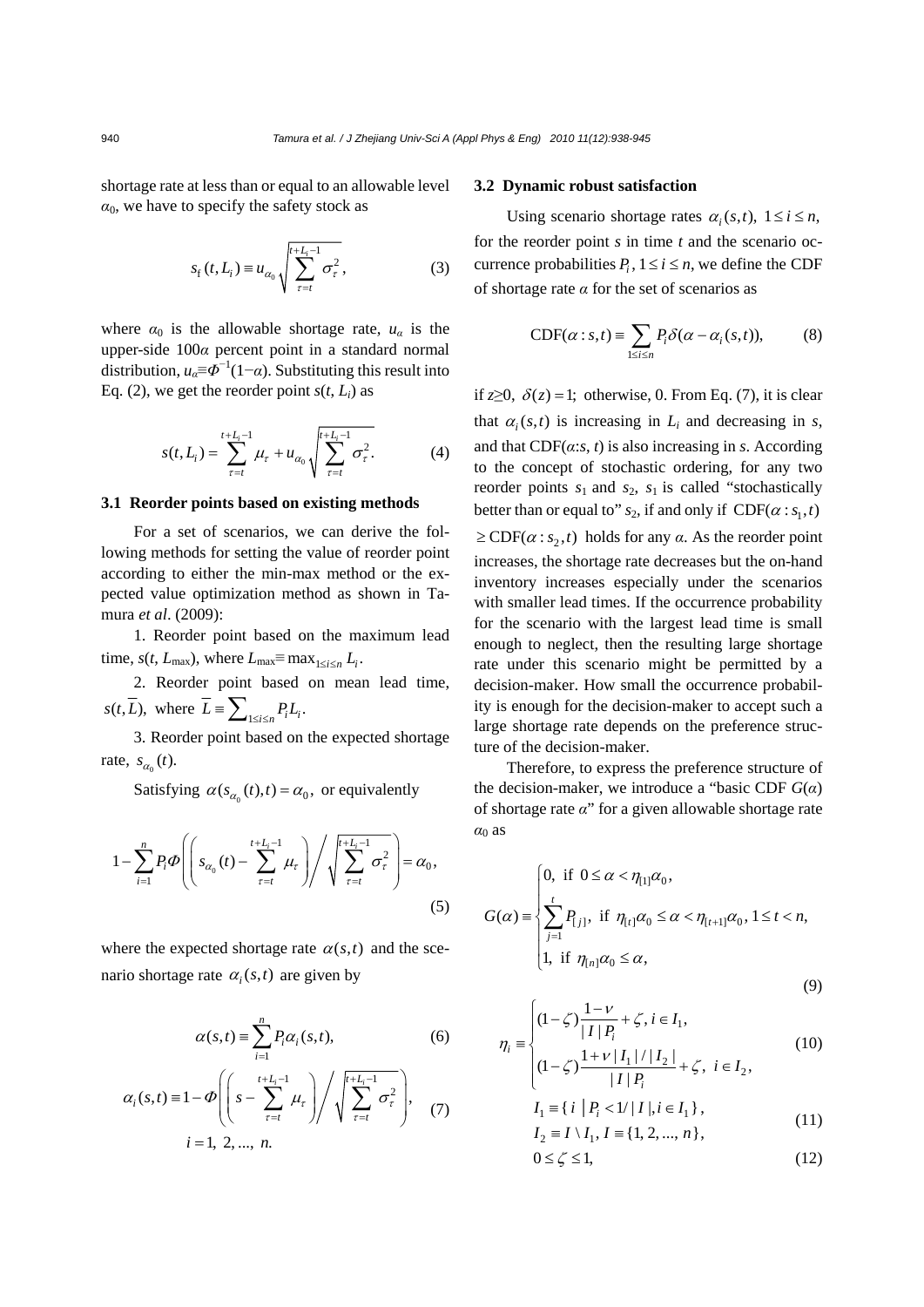*Tamura et al. / J Zhejiang Univ-Sci A (Appl Phys & Eng) 2010 11(12):938-945* 941

$$
\underline{\nu} \equiv -\frac{|I_2|}{|I_1|} \le \nu \le \overline{\nu} \equiv \left(1 - \frac{\max\limits_{i \in I_1} P_i}{\min\limits_{i \in I_2} P_i}\right) / \left(1 + \frac{|I_1|}{|I_2|} \frac{\max\limits_{i \in I_1} P_i}{\min\limits_{i \in I_2} P_i}\right),\tag{13}
$$

where *I* denotes the set of scenario indices and |*I*| is the number of scenarios, that is,  $|I|=n$ .  $P_{[I]}$  indicates the *j*th largest occurrence probability, resulting in  $P_{[1]} \ge P_{[2]} \ge \cdots \ge P_{[n]}$ . Parameters  $\zeta$  and  $\nu$  are predetermined according to the decision-maker's preference structure so that Eqs. (12) and (13) hold. The right-hand side value in Eq. (13) is derived so that  $0 \le \eta_{[1]} \le \eta_{[2]} \le \cdots \le \eta_{[n]}$  holds, or equivalently,  $0 \le \min_{i \in I_2} \eta_i$  and  $\max_{i \in I_2} \eta_i \le \min_{i \in I_1} \eta_i$ .

If  $CDF(\alpha : s, t) \ge G(\alpha)$ ,  $\forall \alpha$ , holds for some *s* in time *t*, then we can say that such a reorder point has a stochastically smaller distribution of shortage rate than the required basic distribution of shortage rate expressing the preference structure of the decisionmaker. Of these reorder points, the smallest reorder point is called "dynamic robust optimal" through robust satisfaction approach.

Without loss of generality, we assume that  $L_1 \le L_2 \le \ldots \le L_n$ , resulting in  $\alpha_1(s,t) \le \alpha_2(s,t) \le \ldots$  $\leq \alpha_n(s,t)$  for any *s* in period *t*. The CDF( $\alpha$ : *s*,*t*) consists of edge points (0, 0),  $(\alpha_1(s), 0)$ ,  $(\alpha_1(s), P_1)$ ,  $(\alpha_2(s), P_1), \quad (\alpha_2(s), P_1 + P_2), \quad \dots, \quad \left(\alpha_\ell(s), \sum_{j=1}^{\ell-1} P_j\right),$  $\ell$  $\left( \alpha_{\ell}(s), \sum_{j=1}^{\ell} P_j \right), \quad \dots, \quad \left( \alpha_n(s), \sum_{j=1}^{n-1} P_j \right) \quad \text{and}$  $(\alpha_n(s),1)$ . Since  $G(\alpha)$  has edge points (0, 0),  $(\eta_{11}\alpha_0, 0), \qquad (\eta_{11}\alpha_0, P_{11}), \qquad (\eta_{12}\alpha_0, P_{11}), \qquad \dots,$  $(\eta_{[2]} \alpha_0, P_{[1]} + P_{[2]}), \quad \dots, \quad \left( \eta_{[i]} \alpha_0, \sum_{j=1}^{i-1} P_{[j]} \right), \quad \dots,$  $\Big(\eta_{[i]}\alpha_{0},\ \sum_{j=1}^{i}P_{[i]}\Big),\ \ \dots,\ \ \Big(\eta_{[n]}\alpha_{0},\ \sum_{j=1}^{n-1}P_{[j]}\Big),\ \ \text{ and }$  $(\eta_{n} \alpha_0, 1)$ , the condition for satisfying  $CDF(\alpha : s, t) \ge G(\alpha)$  is that  $\alpha_{\ell}(s) \le \eta_{i_{c}(\ell)} \alpha_{0}$  holds for any scenario  $\ell$ , where  $i_c(\ell)$  satisfies  $\sum_{j=1}^{i_c(\ell)-1} P_{[j]} \le \sum_{j=1}^{\ell-1} P_j \le \sum_{j=1}^{i_c(\ell)} P_{[j]}$ . Since  $\alpha_{\ell}(s,t)$ is given by Eq. (7), this condition is equivalent to

$$
1 - \eta_{i_c(\ell)}\alpha_0 \le \Phi\left(\left(s - \sum_{\tau=t}^{t+L_{\ell}-1} \mu_{\tau}\right) \middle/ \sqrt{\sum_{\tau=t}^{t+L_{\ell}-1} \sigma_{\tau}^2}\right), \text{ or}
$$
  

$$
s \ge \sum_{\tau=t}^{t+L_{\ell}-1} \mu_{\tau} + \Phi^{-1}(1 - \eta_{i_c(\ell)}\alpha_0) \sqrt{\sum_{\tau=t}^{t+L_{\ell}-1} \sigma_{\tau}^2},
$$
  

$$
\forall \ell \in I.
$$

Using this result, we define the "dynamic robust optimal reorder point based on an allowable shortage rate"  $s^*(t)$  as

$$
s^{*}(t) = \max_{\ell \in I} \left\{ \sum_{\tau=t}^{t+L_{\ell}-1} \mu_{\tau} + \Phi^{-1}(1-\eta_{i_{c}(\ell)}\alpha_{0}) \sqrt{\sum_{\tau=t}^{t+L_{\ell}-1} \sigma_{\tau}^{2}} \right\}, \quad (14)
$$

$$
i_{c}(\ell) = \max \left\{ i \left| \sum_{j=1}^{i-1} P_{[j]} \le P_{\sum_{j=1}^{(\ell-1)}}(1 \le i \le n) \right\}, \quad 2 \le \ell \le n, \ i_{c}(1) = 1, \quad (15)
$$

where  $P_{\sum}^{(\ell)} \equiv \sum_{j=1}^{\ell} P_j$ ,  $1 \le \ell \le n$ , and  $P_{\sum}^{(0)} \equiv 0$ .

### **4 Backorder cost minimization**

#### **4.1 Optimal reorder point**

Next consider a case to minimize the backorder cost. Since mean and variance of demand distribution are changeable, we consider the individual additional cost for each reorder, denoted by  $f<sub>b</sub>(s,t,L<sub>i</sub>)$ , instead of using the annual additional cost. For any reorder made at time *t*, demand *D* during lead time *Li* follows a normal distribution  $N(\mu(t, L_i), \sigma^2(t, L_i))$ , and the individual additional cost related to safety stock  $(s - \mu(t, L_i)$  for a given order quantity Q under the *i*th scenario is given by

$$
f_{\mathbf{b}}(s,t,L_i) = c_{\mathbf{h}} \frac{Q}{R} \left( s - \mu(t,L_i) \right)
$$
  
+ 
$$
c_{\mathbf{b}} \int_{s}^{\infty} (D - s) f(D) \mathrm{d}D,
$$
 (16)

where  $c<sub>b</sub>$  is the backordering cost per unit,  $c<sub>h</sub>Q/R$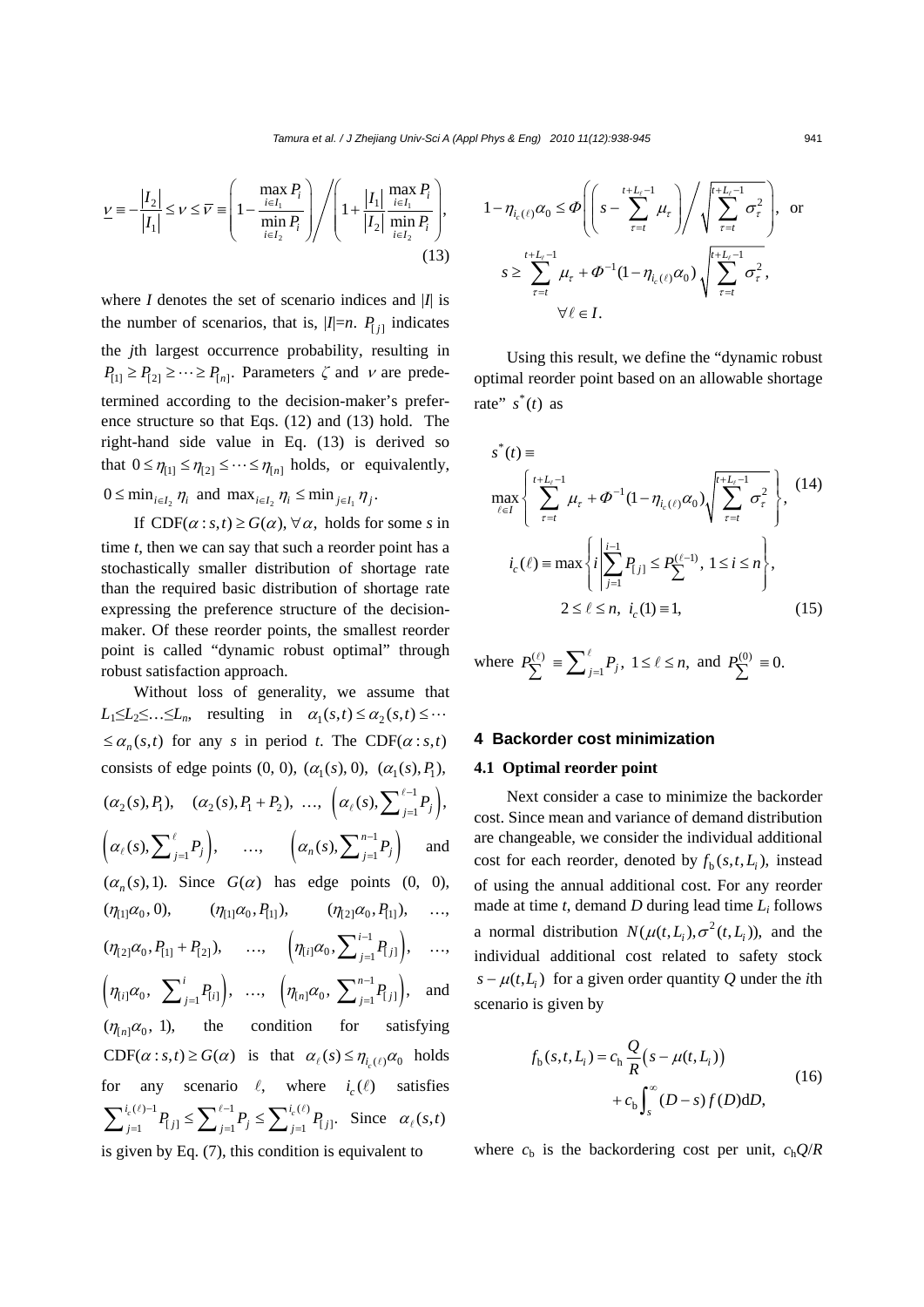stands for the unit inventory holding cost for the duration of *Q*/*R* year. Using the same manner as Tamura *et al.* (2009), we can reduce Eq. (16) into

$$
f_{\mathbf{b}}(s,t,L_{i}) = \sqrt{\sigma^{2}(t,L_{i})} \left\{ c_{\mathbf{h}} \frac{Q}{R} u_{i}(s,t) + c_{\mathbf{b}} [\phi(u_{i}(s,t)) - u_{i}(s,t)][1 - \phi(u_{i}(s,t))]] \right\},
$$
\n(17)

where  $\phi(u)$  is the probability density function of a standard normal distribution,  $u \sim N(0,1^2)$ , and  $u_i(s,t) = (s - \mu(t, L_i)) / \sqrt{\sigma^2(t, L_i)}$ . Since we have  $f_b(s, t)$ *t*,  $L_i$ )≅− $\mu$ (*t*,  $L_i$ )( $c_h$  $Q/Rc_b$ ), it is remarkable that if  $R/Q < c_h/c_b$  holds, then  $f_b(s, t, L_i)$  becomes negative, and the inventory holding cost can be reduced drastically by setting the reorder point at zero, resulting in backlogging all demand before a replenishment arrives.

If  $R/Q \geq c_h/c_b$  holds, the optimal value of reorder point  $s_{ib}^*(t)$  under the *i*th scenario exists and is derived by setting

$$
\frac{df_b(s,t,L_i)}{ds} = c_h \frac{Q}{R} - c_b [1 - \Phi(u_i(s,t))] = 0, \quad (18)
$$

and we can obtain

$$
s_{ib}^*(t) = \mu(t, L_i) + u_{\alpha_b^*} \sqrt{\sigma^2(t, L_i)},
$$
\n(19)

$$
u_{\alpha_b^*} \equiv \Phi^{-1}(1 - c_h Q / (c_b R)), \tag{20}
$$

$$
\alpha_{\rm b}^* = 1 - \Phi\left(u_{\alpha_{\rm b}^*}\right) = c_{\rm h} Q / (c_{\rm b} R),\tag{21}
$$

$$
f_{\rm b}(s_{\rm ib}^*(t), t, L_i) = \sqrt{\sigma^2(t, L_i)} \left\{ c_{\rm h} Q u_{\alpha_{\rm b}^*} / R + c_{\rm b} \left[ \phi \left( u_{\alpha_{\rm b}^*} \right) - u_{\alpha_{\rm b}^*} \alpha_{\rm b}^* \right] \right\}.
$$
 (22)

Since the minimum additional cost depends on lead time under each scenario, we introduce closeness  $\varepsilon$ (*s*, *t*, *L<sub>i</sub>*) for any reorder point *s* under the *i*th scenario with  $(L_i, P_i)$  as

$$
\varepsilon(s, t, L_i) \equiv \frac{f_{\rm b}(s, t, L_i) - f_{\rm b}(s_{\rm fb}^*(t), t, L_i)}{f_{\rm max}^{\rm b}(t, L_i) - f_{\rm b}(s_{\rm fb}^*, t, L_i)},\tag{23}
$$

where  $f_{\text{max}}^b(t, L_i)$  denotes the worst value of individual additional cost under the *i*th scenario with respect to *s* in  $s \in [0, s_{\max}(t)], s_{\max}(t) \equiv \mu(t, L_{\max}) +$  $u_{\alpha^{\dagger}} \sqrt{\sigma^2 (t, L_{\text{max}})}$ ,  $\alpha^{\dagger} = 0.0001$ , that is,  $f_{\text{max}}^b (t, L_i) =$  $\max_{0 \le s \le s_{\text{max}}(t)} f_{b}(s, t, L_{i}),$  or

$$
f_{\max}^{b}(t, L_{i})
$$
\n
$$
= \begin{cases}\n\max \left\{ f_{b}(s_{\max}(t), t, L_{i}), \mu(t, L_{i}) \left( c_{b} - c_{h} \frac{Q}{R} \right) \right\}, \\
\text{if } \frac{R}{Q} \ge \frac{c_{h}}{c_{b}}, \\
f_{b}(s_{\max}(t), t, L_{i}), \text{ if } \frac{R}{Q} < \frac{c_{h}}{c_{b}}.\n\end{cases}
$$
\n(24)

As mentioned above, we derive some reorder points by optimizing the related functions over  $s \in [0, s_{\max}(t)]$  as follows.

1. Minimizing  $f_b(s, t, L_{\text{max}})$  provides

$$
s_{\rm b}^*(t) = \mu(t, L_{\rm max}) + u_{\alpha_{\rm b}^*} \sqrt{\sigma^2(t, L_{\rm max})}.
$$

2. Minimizing  $f<sub>b</sub>(s,t,\overline{L})$  provides

$$
s_{\rm b}^*(t) = \mu(t,\overline{L}) + u_{\alpha_{\rm b}^*} \sqrt{\sigma^2(t,\overline{L})} \ .
$$

3. Minimizing  $\sum_{i \in I} P_i f_b(s, t, L_i)$  provides

$$
s_{\rm b}^*(t) = \sum_{i \in I} P_i \left\{ \mu(t, L_i) + u_{\alpha_{\rm b}^*} \sqrt{\sigma^2(t, L_i)} \right\}.
$$

4. Minimizing  $\sum_{i=1}^{n} P_i \varepsilon(s, t, L_i)$  provides  $s_b^*(t)$ satisfying

$$
\sum_{i=1}^{n} \frac{P_i \Phi(u_i(s_{\mathbf{b}}^*(t)))}{f_{\max}^{\mathbf{b}}(t, L_i) - f_{\mathbf{b}}(s_{\mathbf{a}\mathbf{b}}^*(t), t, L_i)}
$$
  
= 
$$
\sum_{i=1}^{n} \frac{P_i (1 - \alpha_{\mathbf{b}}^*)}{f_{\max}^{\mathbf{b}}(t, L_i) - f_{\mathbf{b}}(s_{\mathbf{a}\mathbf{b}}^*(t), t, L_i)}
$$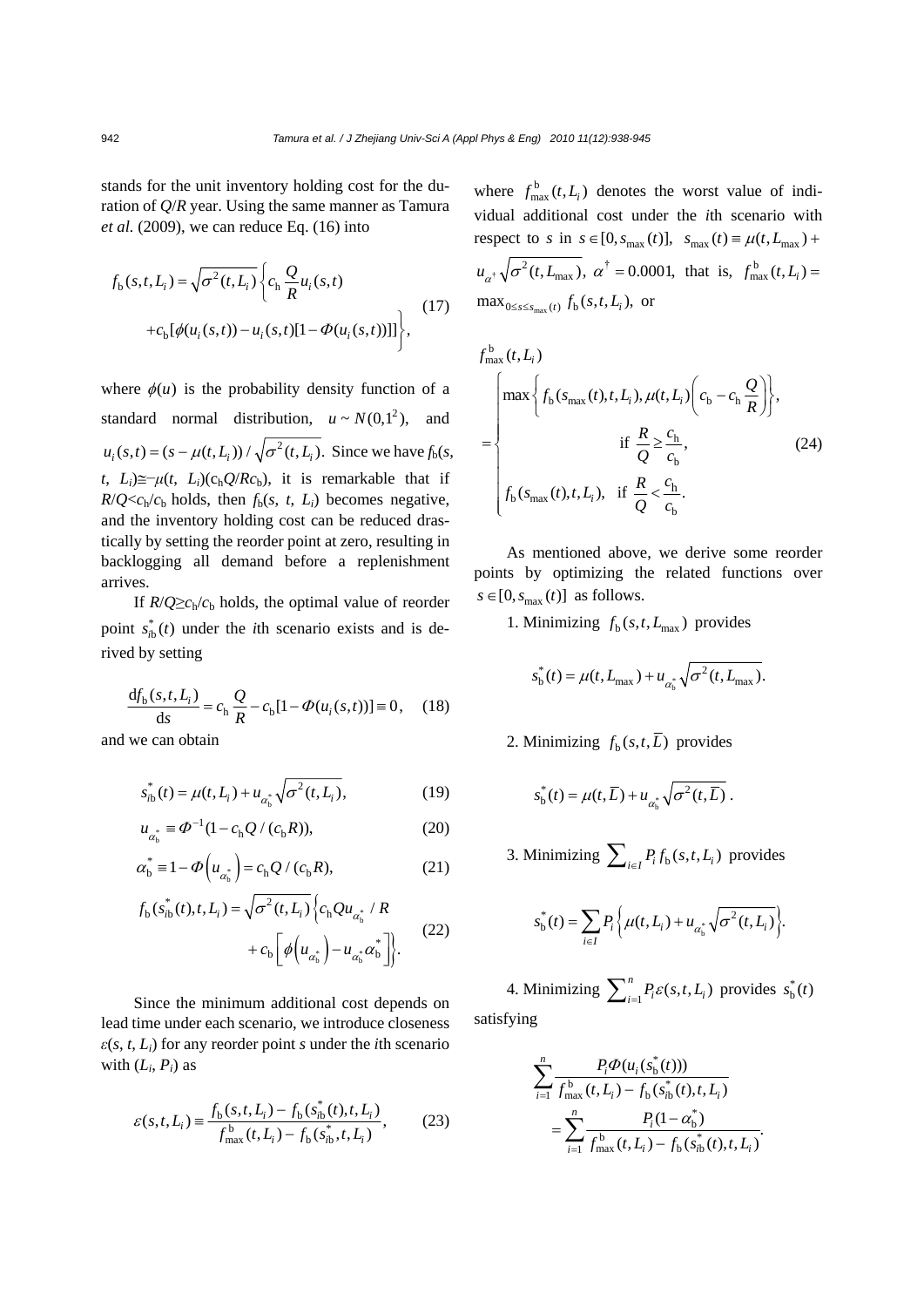#### **4.2 Dynamic robust optimization**

We introduce the CDF of closeness  $\xi$ , denoted by  $CDF(\xi : s, t)$  as

$$
\text{CDF}(\xi: s, t) \equiv \sum_{i \in I} P_i \delta(\xi - \varepsilon(s, t, L_i)). \tag{25}
$$

In this case, the CDF( $\xi$ : s, t) is not monotone increasing in *s*, unlike the CDF of shortage rate *α*,  $CDF(\alpha: s, t)$ , and the stochastic ordering cannot always hold for any two reorder points. Therefore, we introduce a rank-*k* basic CDF  $G_k(\xi)$ , and give the rank *k*(*s*, *t*) for reorder point *s* in period *t* by comparing CDF( $\xi$ : *s*,*t*) with  $G_k(\xi)$  as follows:

$$
k(s,t) \equiv \min\left\{ k \mid \text{CDF}(\xi: s,t) \ge G_k(\xi), \forall \xi \ge 0 \right\}, (26)
$$
  
\n
$$
G_k(\xi) \equiv
$$
  
\n
$$
\begin{cases}\n0, \text{ if } 0 \le \xi < \eta_{[1]} k\varepsilon_0, \\
\sum_{j=1}^t P_{[j]}, \text{ if } \eta_{[t]} k\varepsilon_0 \le \xi < \eta_{[t+1]} k\varepsilon_0, 1 \le t < n,\n\end{cases}
$$
\n
$$
(27)
$$
  
\n1, if  $\eta_{[n]} k\varepsilon_0 \le \xi$ ,

where  $\varepsilon_0$  is a step size to generate the rank value, and the other parameters are the same as those defined in Eqs.  $(10)–(13)$ .

Letting  $\varepsilon^i \equiv \varepsilon(s, t, L_i)$  and assuming  $\varepsilon^{(1)} \le \varepsilon^{(2)}$ 

 $\leq \cdots \leq \varepsilon^{n}$  without loss of generality, we can reduce Eq. (26) into

$$
k(s,t) = \min \left\{ k \mid \varepsilon^{\langle \ell \rangle} \le \eta_{i_c(\langle \ell \rangle)} k \varepsilon_0, 1 \le \ell \le n, k \ge 0 \right\}
$$
  
= 
$$
\max \left\{ \varepsilon^{\langle \ell \rangle} \right\}
$$
 (28)

$$
= \max_{1 \leq \ell \leq n} \left\{ \frac{\varepsilon^{\langle \ell \rangle}}{\eta_{i_c(\langle \ell \rangle)} \varepsilon_0} \right\},\tag{28}
$$

$$
i_c(\ell) \equiv \max \left\{ i \left| \sum_{j=1}^{i-1} P_{[j]} \le P_{\sum}^{(\ell-1)}, 1 \le i \le n \right\},\right. \\
2 \le \ell \le n, i_c(1) \equiv 1,
$$
\n(29)

where  $P_{\sum}^{(\ell)} \equiv \sum_{j=1}^{\ell} P_j$ ,  $1 \le \ell \le n$ , and  $P_{\sum}^{(0)} \equiv 0$ .

Considering a set of feasible reorder points,  $0 \le s \le s_{\text{max}}(t)$ , we define the "dynamic robust opti-

mal reorder point  $s_b^*(t)$  " as the reorder point with the minimum rank given by

$$
k(s_{\text{b}}^{*}(t), t) = \min\{k(s, t) | 0 \le s \le s_{\max}(t)\}. \tag{30}
$$

#### **5 Numerical examples**

To show some features of reorder points derived by various methods including the proposed dynamic robust optimal reorder point, we apply these methods to some numerical examples. Consider the nine sets of scenarios,  $(L^{(k)}, P^{(i)})$ ,  $k=1, 2$ , 3, *i*=1, 2, 3, where  $L^{(1)} = \{3, 4, 5, 6, 7\}, L^{(2)} = \{8, 9, 9\}$ 10, 11, 12},  $L^{(3)} = \{18, 19, 20, 21, 22\}, P^{(1)} = \{0.05,$ 0.20, 0.50, 0.20, 0.05},  $P^{(2)} = \{0.70, 0.20, 0.05, 0.03,$ 0.02},  $P^{(3)} = \{0.10, 0.50, 0.30, 0.05, 0.05\}$ . Demand in each period follows a normal distribution with  $\mu$ =100 and  $\sigma$ =30, and the total annual demand is given as *R*=10 000. The cost coefficients are given as  $c_h$ =5 and  $c_s$ =10, resulting in the EOQ  $Q^*$ =200. The allowable shortage level is set as  $\alpha_0 = 0.05$ . Parameters in the changeable demand distribution are assumed to be  $(\mu_t, \sigma_t^2) = (100, 30^2)$  for the first and third quarters,  $(130, 40^2)$  for the second quarter, and  $(70, 20^2)$  for the fourth quarter.

In shortage rate satisfaction approach, Fig. 1 shows the robust optimal reorder point  $s^*(t)$  with respect to time *t* under scenarios  $(L^{(k)}, P^{(i)})$ ,  $k=1, 2, 3$ , *i*=1, 2, 3, where the value of parameters in  $G(\alpha)$  and  $G_k(\xi)$  are set as  $v = 0.0$  and  $\zeta = 0.0$ . From Fig. 2, it is obvious that the robust optimal reorder point  $s^*(t)$  is smaller than the reorder point obtained through the maximum lead time method (Max L), and is larger than the other methods (Exp L, Exp  $\alpha$ ). In the Max L method, shortage rate is small enough to neglect in any scenario as shown in Figs. 3 and 4, but the excess on-hand inventory caused by the largest reorder point may lead to dead stock. On the other hand, the other methods result in too large shortage rate to be allowed under scenarios with large lead times as shown in Figs. 3 and 4, although the inventory level is curbed to a lower level. The robust optimal reorder point provides sufficiently small shortage rate controlled by the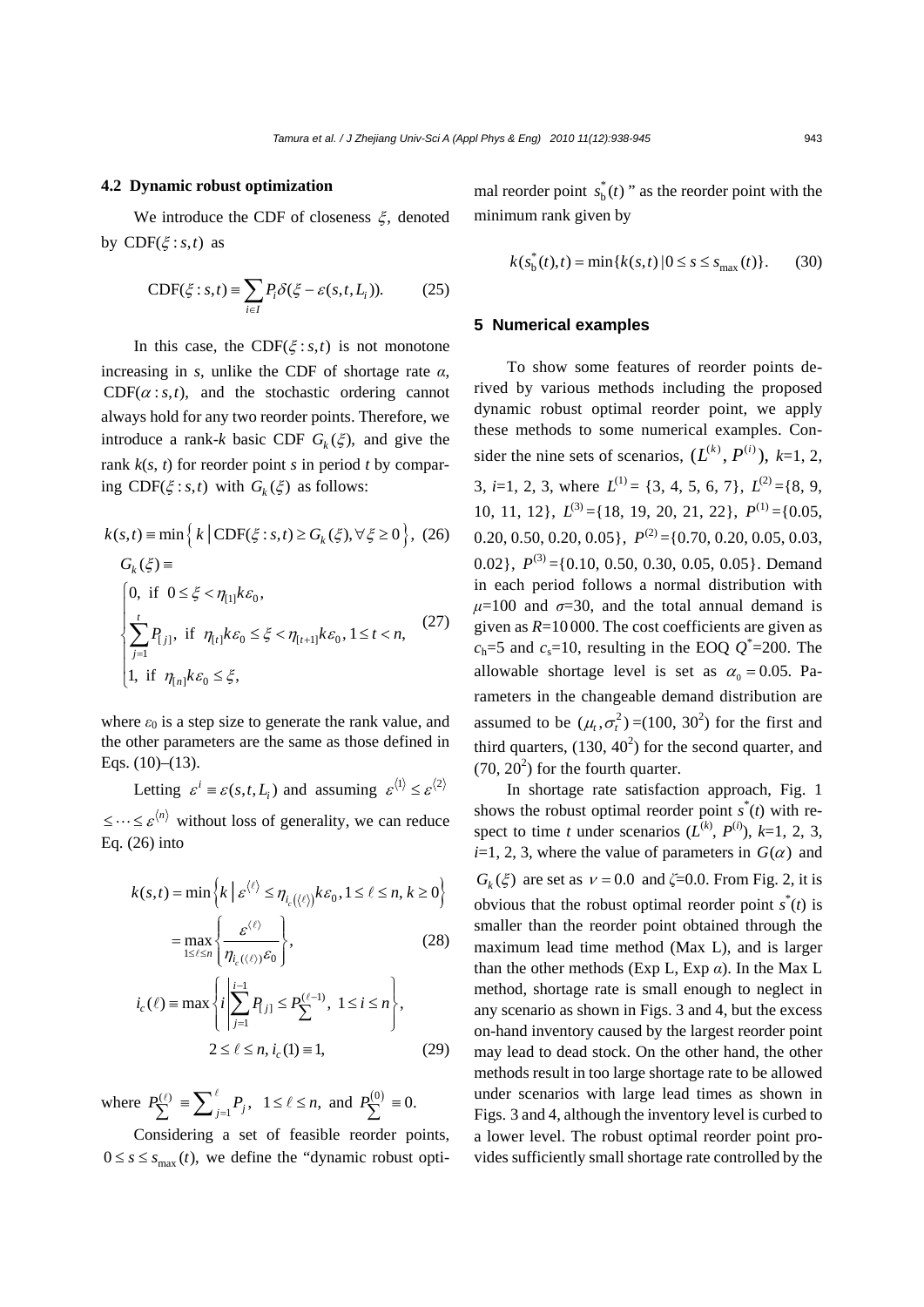basic CDF and the inventory level is also kept to a moderate level. These features are observed in all sets of scenarios  $(L^{(k)}, P^{(i)})$ ,  $k=1, 2, 3, i=1, 2, 3$ , especially in case of  $(L^{(k)}, P^{(2)})$ ,  $k=1, 2, 3$ , where the difference among these methods becomes the largest.





**Fig. 2 Comparison of reorder points in case of**  $(L^{(1)}, P^{(1)})$ **in the shortage rate satisfaction approach** 



**Fig. 3 CDF(***α***:***s***,1) for each reorder point** *s* **derived through each method in case of**  $(L^{(1)}, P^{(1)})$ 



**Fig. 4** Shortage rate  $a_5(s, t)$  in case of  $(L^{(1)}, P^{(1)})$ 

In the backorder cost minimization approach, we can find a property that the robust optimal reorder point is very close to reorder point obtained through the expected closeness minimization method (Exp  $\varepsilon$ ) as shown in Fig. 5 with  $v=0.15$  and *ζ*=0.4, but it depends on parameters of ν and *ζ* and on a set of scenarios. In any event, the robust optimal reorder point exists between reorder points obtained by the min-max and expected value minimization methods.



**Fig. 5 Comparison of reorder points in case of**  $(L^{(1)}, P^{(1)})$ **in the cost minimization approach** 

#### **6 Conclusions**

Uncertainties of lead times and demand distribution in fixed order quantity systems were expressed as a set of scenarios with occurrence probabilities and a pattern of changeable mean and variance, respectively. To manage these uncertainties, a "dynamic robust optimal reorder point function based on allowable shortage rate" was introduced according to stochastic ordering. This concept was extended to the case of minimizing the additional backorder cost. Some numerical examples demonstrated some features of these dynamic robust reorder point functions compared to that of the reorder points obtained through existing methods based on either a min-max optimization method or an expected value optimization method.

Since the proposed dynamic robust optimal reorder point functions depend on the preference structure of the decision-maker, sensitivity with respect to the preference structure should be analyzed for determining the final reorder point function, which is for future work.

#### **References**

Leung, K.F., 2008. Using the complete squares method to analyze a lot size model when the quantity backordered